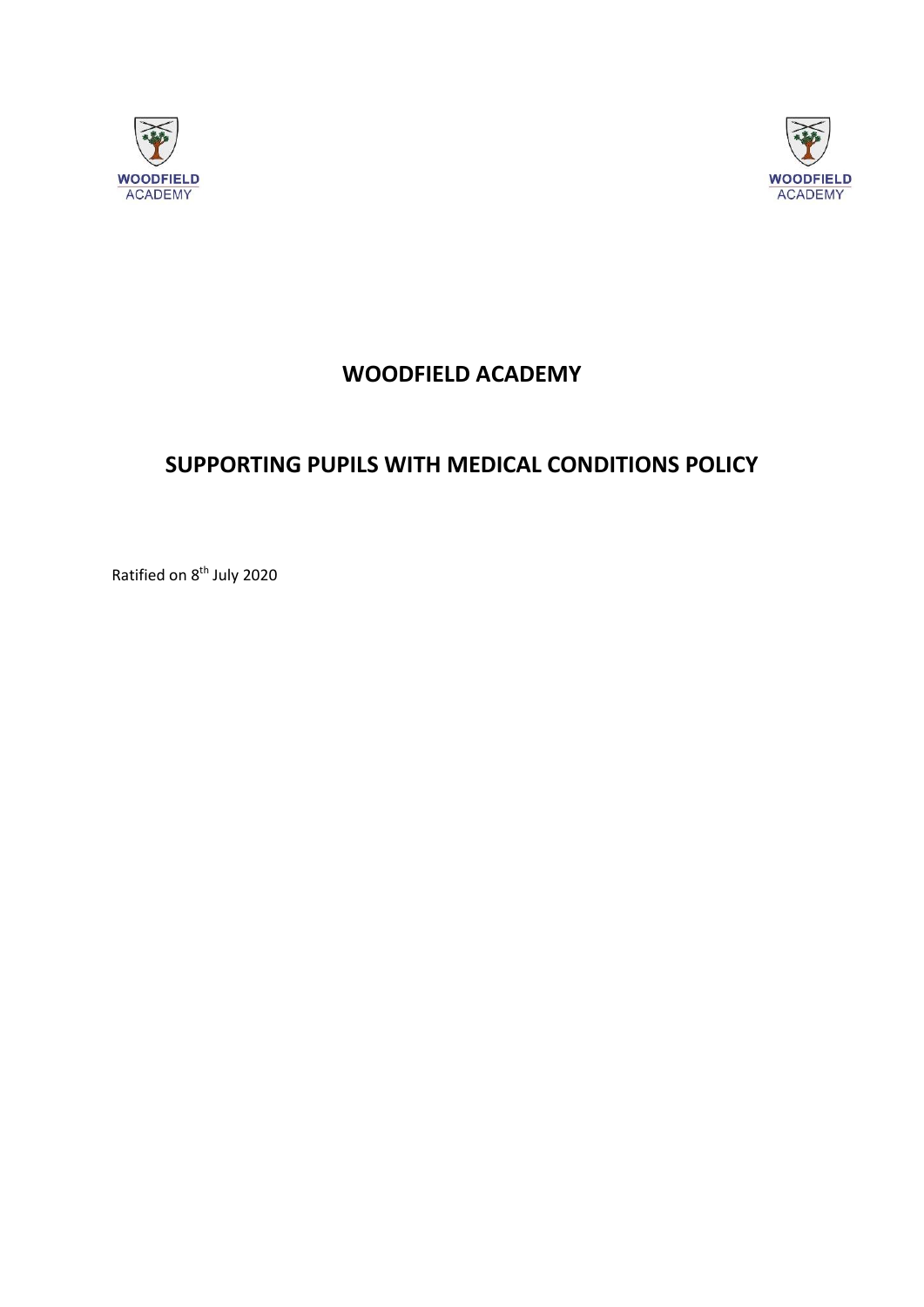### **Contents:**

Statement of Intent

- 1. Legal Framework
- 2. Key roles and responsibilities
- 3. Definitions
- 4. Training of staff
- 5. The role of the child
- 6. Individual Healthcare Plans (IHCPs)
- 7. Medicines
- 8. Asthma Inhalers
- 9. Educational Visits
- 10. Sporting Activities
- 11. Known Medical Conditions
- 12. Emergencies
- 13. Avoiding unacceptable practice
- 14. Insurance
- 15. Complaints

#### **Appendices:**

- 1. Individual healthcare plan implementation procedure
- 2. Individual healthcare plan template
- 3. Parental agreement for a school to administer medicine template
- 4. Record of medicine administered to an individual child template
- 5. Record of medicine administered to all children
- 6. Contacting emergency services
- 7. Model letter inviting parents to contribute to individual healthcare plan development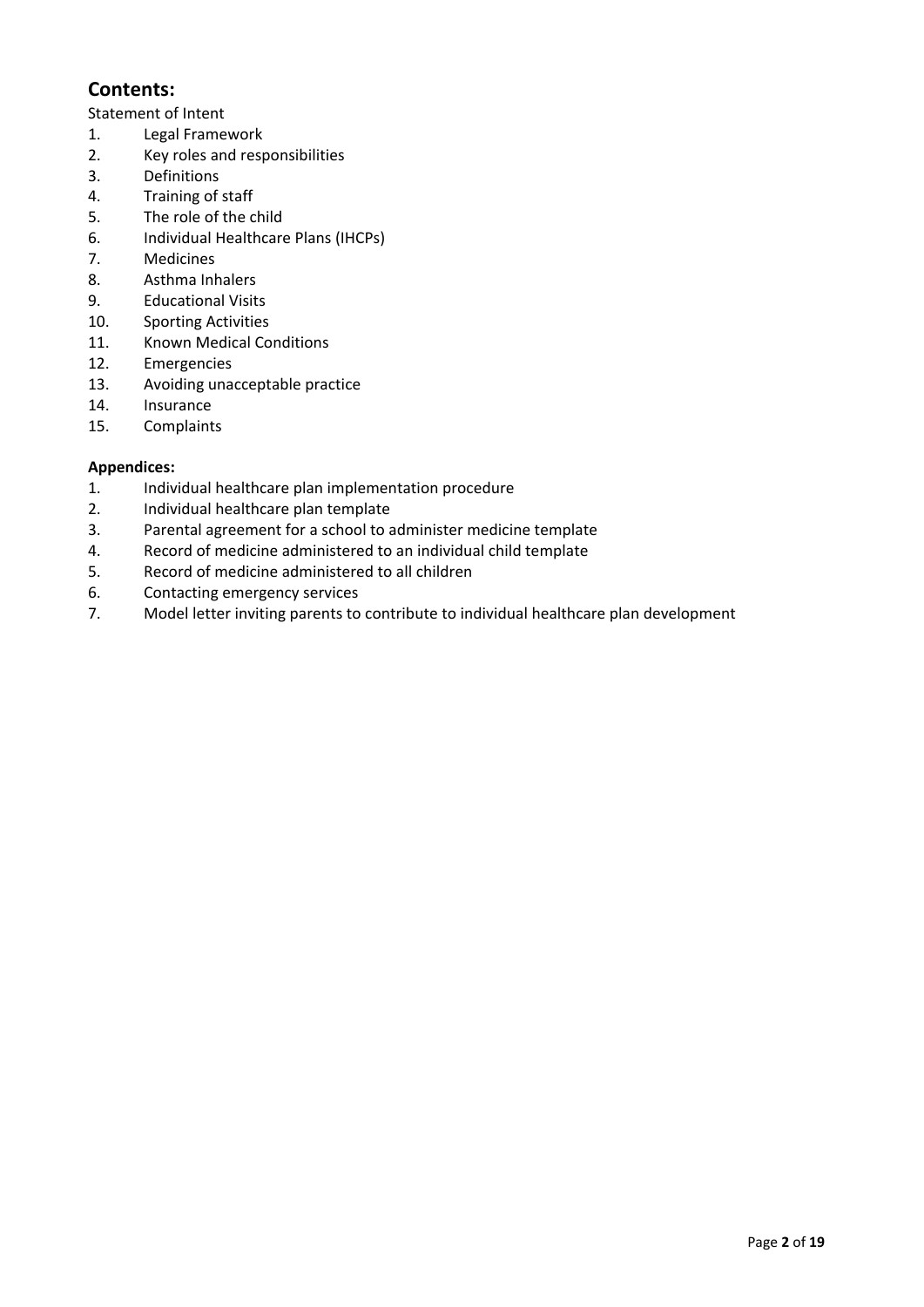#### **Statement of intent**

The Board of Directors at Woodfield Academy has a duty to ensure arrangements are in place to support pupils with medical conditions. The aim of this policy is to ensure that all pupils with medical conditions, in terms of both physical and mental health, receive appropriate support allowing them to play a full and active role in school life, remain healthy, have full access to education (including school trips and physical education) and achieve their academic potential.

Woodfield Academy believes it is important that parents/carers of pupils with medical conditions feel confident that the school provides effective support for their child's medical condition, and that pupils feel safe in the school environment.

There are also social and emotional implications associated with medical conditions. Pupils with medical conditions can develop emotional disorders, such as self-consciousness, anxiety and depression, and be subject to bullying. This policy aims to minimise the risks of pupils experiencing these difficulties.

Long-term absences as a result of medical conditions can affect educational attainment, impact integration with peers, and affect wellbeing and emotional health. This policy contains procedures to minimise the impact of long-term absence and effectively manage short-term absence.

Some pupils with medical conditions may be considered to be disabled under the definition set out in the Equality Act 2010. The school has a duty to comply with the Act in all such cases.

In addition, some pupils with medical conditions may also have SEND and have an education, health and care (EHC) plan collating their health, social and SEND provision. For these pupils, compliance with the DfE's 'Special educational needs and disability code of practice: 0 to 25 years' and the school's SEND Policy will ensure compliance with legal duties.

To ensure that the needs of our pupils with medical conditions are fully understood and effectively supported, we consult with health and social care professionals, pupils and their parents/carers.

#### **1. Legal framework**

- 1.1. This policy has due regard to legislation including, but not limited to, the following:
	- The Children and Families Act 2014
	- The Education Act 2002
	- The Education Act 1996 (as amended)
	- The Children Act 1989
	- The National Health Service Act 2006 (as amended)
	- The Equality Act 2010
	- The Health and Safety at Work etc. Act 1974
	- The Misuse of Drugs Act 1971
	- The Medicines Act 1968
	- The School Premises (England) Regulations 2012 (as amended)
	- The Special Educational Needs and Disability Regulations 2014 (as amended)
	- The Human Medicines (Amendment) Regulations 2017
- 1.2. This policy has due regard to the following guidance:
	- DfE (2015) 'Special educational needs and disability code of practice: 0-25 years'
	- DfE (2015) 'Supporting pupils at school with medical conditions'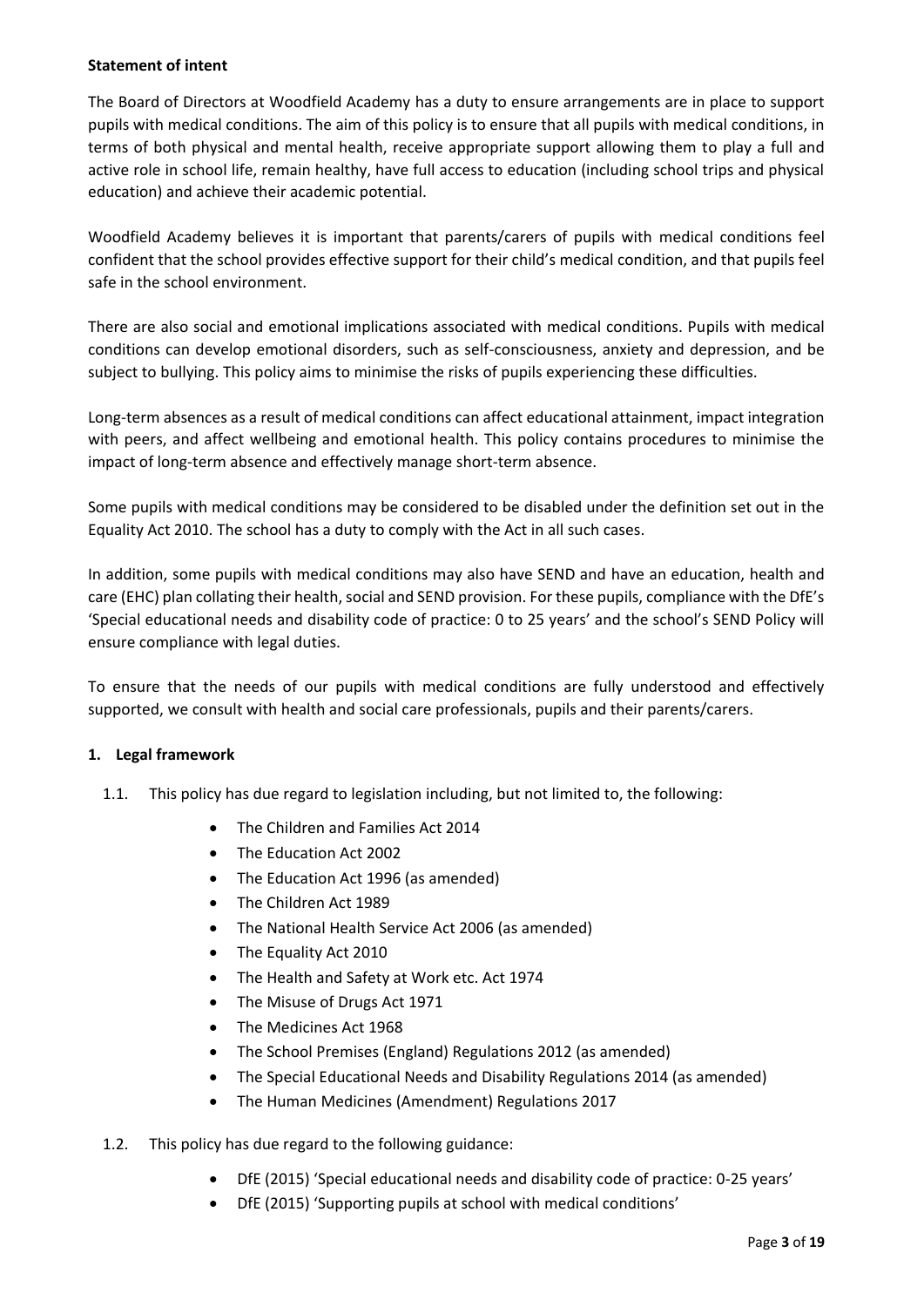- DfE (2000) 'Guidance on first aid for schools'
- Ofsted (2015) 'The common inspection framework: education, skills and early years'
- Department of Health (2017) 'Guidance on the use of adrenaline auto-injectors in schools'

#### **2. Key roles and responsibilities**

- 2.1. Woodfield Academy works with external partners and agencies, which is responsible for:
	- 2.1.1 Promoting cooperation between relevant partners and stakeholders regarding supporting pupils with medical conditions.
	- 2.1.2 Providing support, advice and guidance to schools and their staff.
	- 2.1.3 Making alternative arrangements for the education of pupils who need to be out of school for fifteen days or more due to a medical condition.
- 2.2. The Board of Directors is responsible for:
	- 2.2.1 The overall implementation of the Supporting Pupils with Medical Conditions and ensuring it is reviewed annually.
	- 2.2.2 Policy and procedures of Woodfield Academy.
	- 2.2.3 Ensuring that the Supporting Pupils with Medical Conditions Policy, as written, does not discriminate on any grounds including, but not limited to: ethnicity/national origin, culture, religion, gender, disability or sexual orientation.
	- 2.2.4 Handling complaints regarding this policy as outlined in the school's Complaints Policy.
	- 2.2.5 Ensuring that all pupils with medical conditions are able to participate fully in and contribute to school life to include Educational Visits.
	- 2.2.6 Ensuring that relevant training is delivered to staff members who take on responsibility to support children with medical conditions.
	- 2.2.7 Ensuring the level of insurance in place reflects the level of risk.
- 2.3. The Senior Leadership Team and SENCo are responsible for:
	- 2.3.1 The day-to-day implementation and management of the Supporting Pupils with Medical Conditions Policy and procedures of Woodfield Academy.
	- 2.3.2 Ensuring the policy is developed effectively with partner agencies.
	- 2.3.3 Making staff aware of this policy.
	- 2.3.4 Guaranteeing that information and teaching support regarding supporting pupils with medical conditions are available to members of staff with responsibilities under this policy.
	- 2.3.5 Keeping written records of any and all medicines administered to individual
	- 2.3.6 Liaising with healthcare professionals regarding the training required for staff including kitchen staff where necessary.
	- 2.3.7 Making staff who need to know aware of a child's medical condition via publication on the staff notice board and email communications and to relief teachers / other staff.
	- 2.3.8 Developing Individual Healthcare Plans (IHCPs) and disseminating information to all relevant staff.
	- 2.3.9 Ensuring a sufficient number of trained members of staff are available to implement the policy and deliver IHCPs in normal, contingency and emergency situations. This includes specialist training where required. Logs will be kept of staff training undertaken.
	- 2.3.10 If necessary, facilitating the recruitment of a member of staff for the purpose of delivering the promises made in this policy.
	- 2.3.11 Ensuring the correct level of insurance is in place for teachers who support pupils in line with this policy.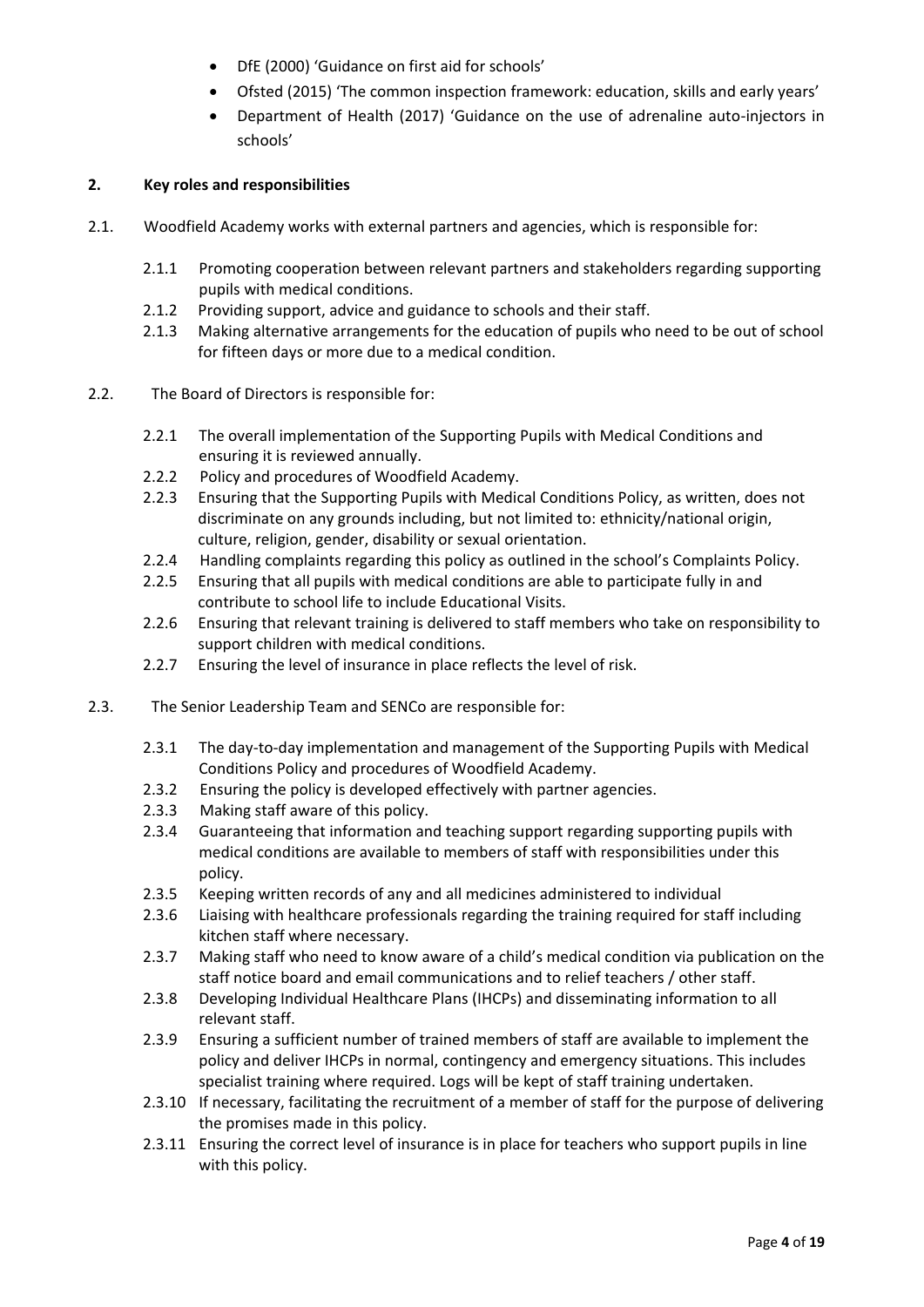- 2.3.12 Ensuring that correct transition arrangements are in place for students with disabilities or specific medical needs upon transition to another school or if Woodfield are receiving a child mid-term / year (schools do not have to wait for official diagnosis before providing support to the pupil).
- 2.3.13 Ensuring medications kept in school are in date and that proper records of administration of medicines are kept.
- 2.3.14 Ensuring that no sensitive information is disclosed and ensuring that GDPR compliance is adhered to.
- 2.4. Staff members are responsible for:
	- 2.4.1 Taking appropriate steps to support children with medical conditions.
	- 2.4.2 Where necessary, making reasonable adjustments to include pupils with medical conditions into lessons.
	- 2.4.3 Administering medication, if they have agreed to undertake that responsibility.
	- 2.4.4 Undertaking training to achieve the necessary competency for supporting pupils with medical conditions, if they have agreed to undertake that responsibility (NB: The child's condition must be recognised by a G.P. or specialist and the need for school-day medication clearly outlined in a pupil care plan).
	- 2.4.5 Familiarising themselves with procedures detailing how to respond when they become aware that a pupil with a medical condition needs help.
	- 2.4.6 Injections will only be administered by a member of staff if they have been fully trained for this purpose.
- 2.5. Parents and carers are responsible for:
	- 2.5.1 Keeping the school informed about any changes to their child/children's health. Parents/Carers have the prime responsibility for their child's health and should provide school with information about their child's medical condition, either upon admission, or when their child first develops a medical need.
	- 2.5.2 Completing a parental agreement for school to administer medicine form before bringing medication into school. Providing the school with the medication their child requires and keeping it up to date. The medication must be provided in a sealed, clearly-labelled package with specific instructions giving the child's name, age and administration requirements.
	- 2.5.3 Collecting any leftover medicine at the end of the course or year or replacing medicine which is out of date.
	- 2.5.4 Discussing medications with their child/children prior to requesting that a staff member administers the medication.
	- 2.5.5 Where necessary, developing an Individual Healthcare Plan (IHCP) for their child in collaboration with the person responsible for First Aid in school, other staff members and healthcare professionals and co-operating with the care and provision for the child whilst in school.

#### **3. Definitions**

- 3.1. "Medication" is defined as any prescribed or over the counter medicine. Woodfield Academy will only accept medicines that have been prescribed by a doctor, dentist, nurse prescriber or pharmacist prescriber. Medicines should always be provided in the original container as dispensed by a pharmacist and include the prescriber's instructions for administration and dosage.
- 3.2. "Prescription medication" is defined as any drug or device prescribed by a doctor.
- 3.3. A "staff member" is defined as any member of staff employed at Woodfield Academy, including teachers.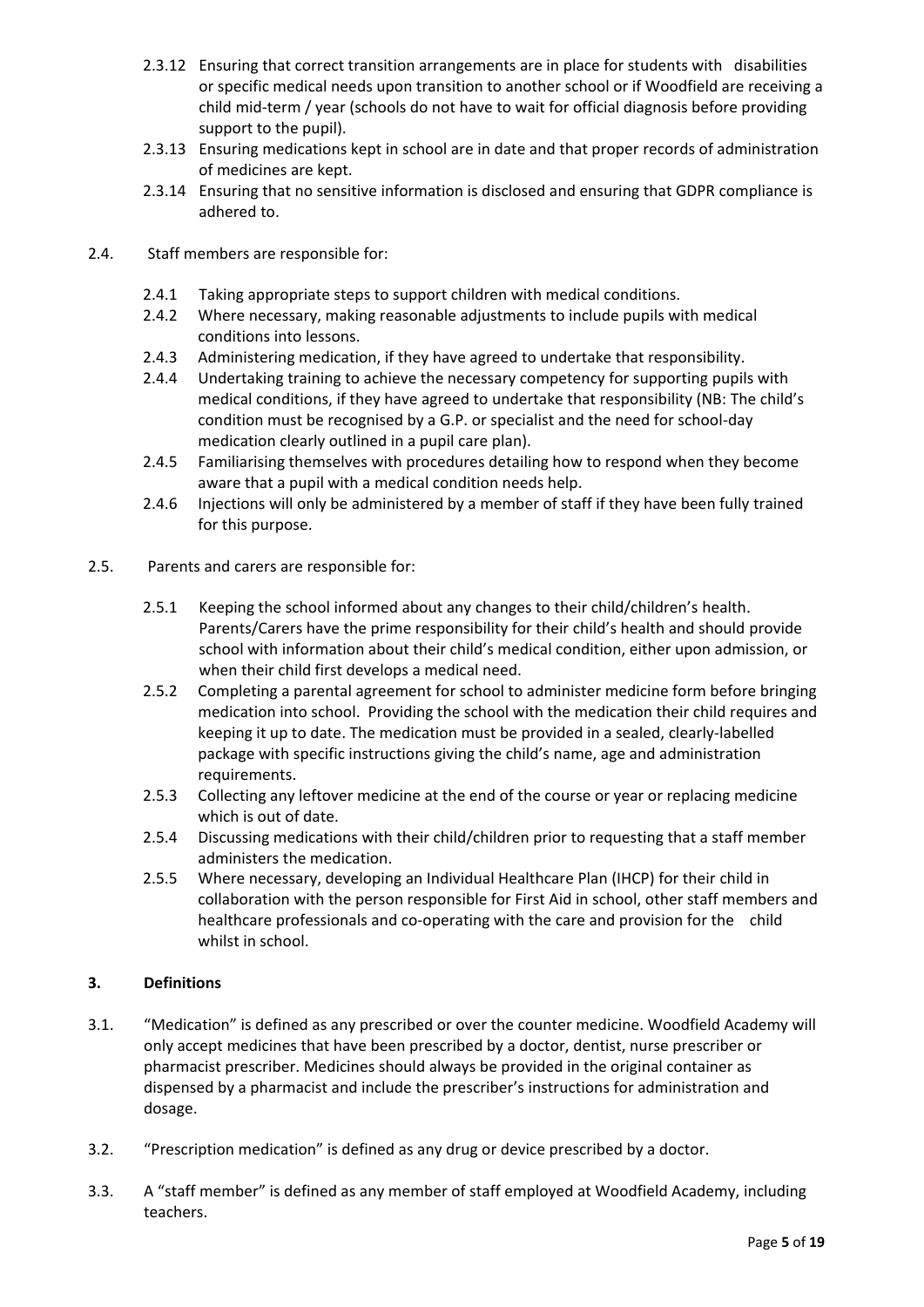#### **4. Training of staff**

- 4.1. Teachers and support staff will receive training on the Supporting Pupils with Medical Conditions Policy as part of their new starter induction.
- 4.2 Teachers and support staff will receive regular and ongoing medical training as part of their development as necessary for the child i.e. epi-pen training, asthma training, diabetic training.
- 4.3. Teachers and support staff who undertake responsibilities under this policy will receive appropriate external training where required.
- 4.4. No staff member may administer prescription medicines or undertake any healthcare procedures without undergoing training specific to the responsibility.
- 4.5. No staff member may administer drugs by injection unless they have received training in this responsibility
- 4.6. The Health and Safety Officer will keep a record of training undertaken and a list of teachers qualified to undertake responsibilities under this policy.

#### **5. The role of the child**

- 5.1. Children who are competent will be encouraged to take responsibility for managing their own medicines and procedures.
- 4.2. Where possible, pupils will be allowed to carry their own medicines and devices. Where this is not possible, their medicines will be located in an easily accessible location.
- 4.3. If pupils refuse to take medication or to carry out a necessary procedure, parents will be informed so that alternative options can be explored.
- 4.4. Where appropriate, pupils will be encouraged to take their own medication under the supervision of a trained first aider.

#### **6. Individual Healthcare Plans (IHCPs)**

- 6.1. Where necessary, an Individual Healthcare Plan (IHCP) will be developed in collaboration with the pupil, parents/carers, Special Educational Needs Coordinator (SENCO) and medical professionals.
- 6.2. IHCPs will be easily accessible, to all staff who may have contact with the child.
- 6.3. IHCPs will be reviewed at least annually or when a child's medical circumstances change, whichever is sooner (typically at the start of a new academic year).
- 6.4. Where a pupil has an Education, Health and Care plan or special needs statement, the IHCP will be linked to it or become part of it.
- 6.5. Where a child is returning from a period of hospital education or alternative provision or home tuition, we will work with the LA and education provider to ensure that the IHCP identifies the support the child needs to reintegrate.

#### **7. Medicines**

7.1. Where possible, it is preferable for medicines to be prescribed in frequencies that allow the pupil to take them outside of school hours. This applies to most eventualities, for example, 3 times a day can be before school, upon return school and before bed.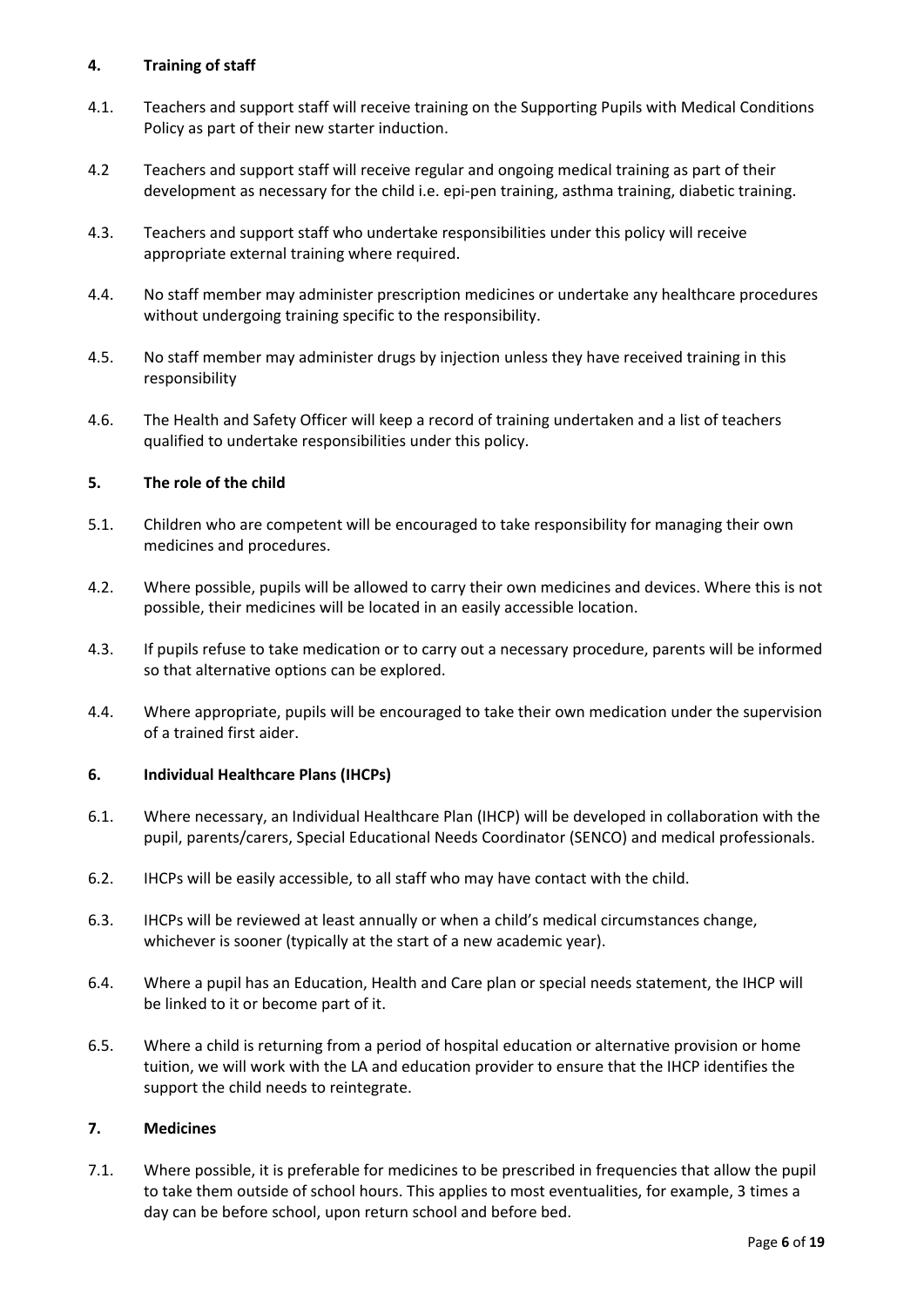- 7.2. Where there is an unavoidable need to take medicine during the school day, the parent/carer will normally be expected to come into school to administer it and this can only be done when the parent has made a written request to do so. If this is not possible, prior to staff members administering any medication, the parents/carers of the child must complete and sign a parental agreement form for school to administer medicine.
- 7.3. If a child refuses to take medicine, we will not force them to do so, but will note this in the records and contact the named contact on the medicine record form. If a refusal to take medicines results in an emergency then our emergency procedures will be followed.
- 7.4. No child will be given any prescription or non-prescription medicines without written parental consent except in exceptional circumstances.
- 7.5. Non-prescribed painkillers will not be administered by school staff. This includes Paracetamol, Aspirin and Ibuprofen. If prescribed pain killers, these will not be administered until 4 hours after the start of school.
- 7.6. Sore throat lozenges may be taken in school by pupils when a written request to do so has been received from parents/carers.
- 7.7. Medicines MUST be in date, labelled, and provided in the original container (except in the case of insulin which may come in a pen or pump) with dosage instructions. Medicines which do not meet these criteria will not be administered.
- 7.8. A maximum of eight weeks' supply of the medication may be provided to the school at one time.
- 7.9. Controlled drugs may only be taken on school premises by the individual to whom they have been prescribed.
- 7.10. Medications will be stored in the medical room in sealed containers, or a fridge if necessary, unless the child is to carry these for self-administration.
- 7.11. Any medications left over at the end of the course will be returned to the child's parents.
- 7.12. Written records will be kept of any medication administered to children.
- 7.13. Pupils will never be prevented from accessing their medication.
- 7.14. Woodfield Academy cannot be held responsible for side effects that occur when medication is taken correctly.
- 7.15. Outdated or obsolete medication will be returned to the parent/carer for safe disposal.

#### **8. Asthma Inhalers (see also separate Asthma Policy)**

- 8.1. Pupils may carry their own asthma inhaler as long as it is clearly labelled. It is the parents' responsibility to ensure that the correct inhaler is issued, is valid and functioning.
- 8.2. It is the parents' responsibility to ensure that their child is issued with the appropriate inhaler for asthma conditions.
- 8.3. Pupils are permitted to carry and use their own named asthma inhaler but must report to a member of staff if they self-administer so that it can be monitored and recorded.
- 8.4. All asthma inhalers must be named for a specific child.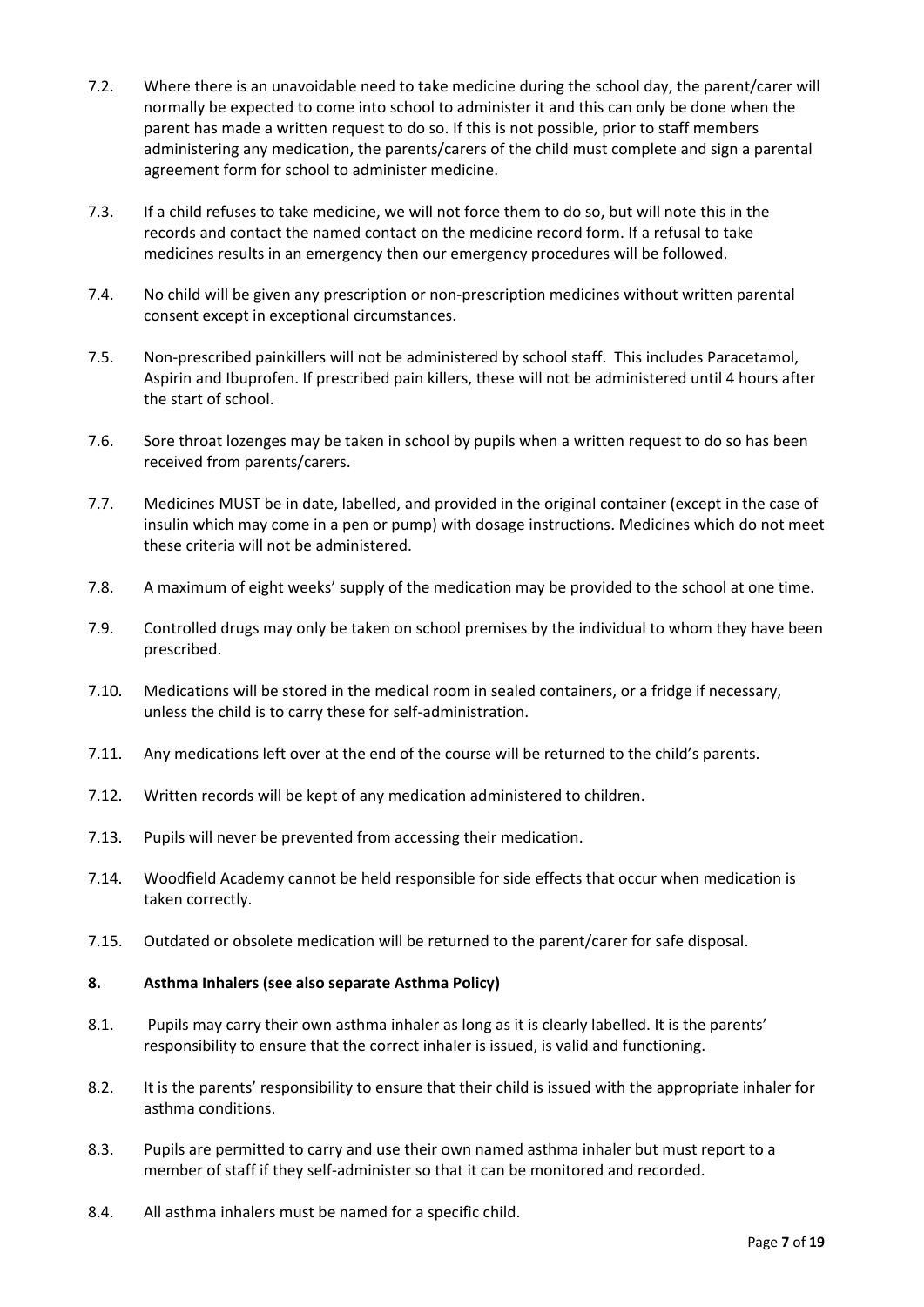- 8.5. Parents are responsible for ensuring inhalers are checked, working and within date.
- 8.6. Children will not be permitted to exchange or borrow inhalers.
- 8.7. A duplicate inhaler must be handed in to school reception named for a specific child with written permission for this inhaler to be issued to the child in the event his or her inhaler is lost or malfunctions. It is the parents' responsibility to ensure that this inhaler is in date and contains the correct dose.
- 8.8 Spare inhalers are also retained in school and changed when they are out of date.

#### **9. Educational Visits**

- 9.1. In line with our SEN and other policies we will make reasonable adjustments to enable children with medical needs to participate fully and safely on visits. Any risk assessments undertaken will allow for such children.
- 9.2. Staff supervising excursions will be aware of any medical needs, and relevant emergency procedures. A copy of any health care plans will be taken on visits in the event of the information being needed in an emergency.
- 9.3. As part of the Evolve system trip leaders are requested to include in the Risk Assessment the procedures for getting a child to hospital and the relevant procedures / staff ratios for doing so.
- 9.4. Staff members and activity leaders will need full written details and permissions for any preexisting conditions such as asthma and will only act in loco-parentis where full requirements are agreed in advance
- 9.5. If staff are concerned about whether they can provide for a child's safety, or the safety of other children on a visit, they will seek parental views and medical advice from the school health service or the child's GP and will try to meet the extenuating need wherever possible before a decision is made regarding participation.
- 9.6. It is noted in the policy that students who self-harm will not be allowed to attend residential trips.

#### **10. Sporting Activities**

- 10.1. Most children with medical conditions can participate in physical activities and extra-curricular sport.
- 10.2. There should be sufficient flexibility for all children to follow in ways appropriate to their own abilities. For many, physical activity can benefit their overall social, mental and physical health and well-being.
- 10.3. Any restrictions on a child's ability to participate in PE should be recorded in their individual health care plan and written request from parents.
- 10.4. Where there is a longer-term request for a child to be excused from P.E. this must be accompanied by a letter from the G.P. or specialist health professional: the request for disapplication from P.E. must be clearly time-referenced.
- 10.5. The school is aware of issues of privacy and dignity for children with particular needs.
- 10.6. Some children may need to take precautionary measures before or during exercise and may also need to be allowed immediate access to their medicines such as asthma inhalers.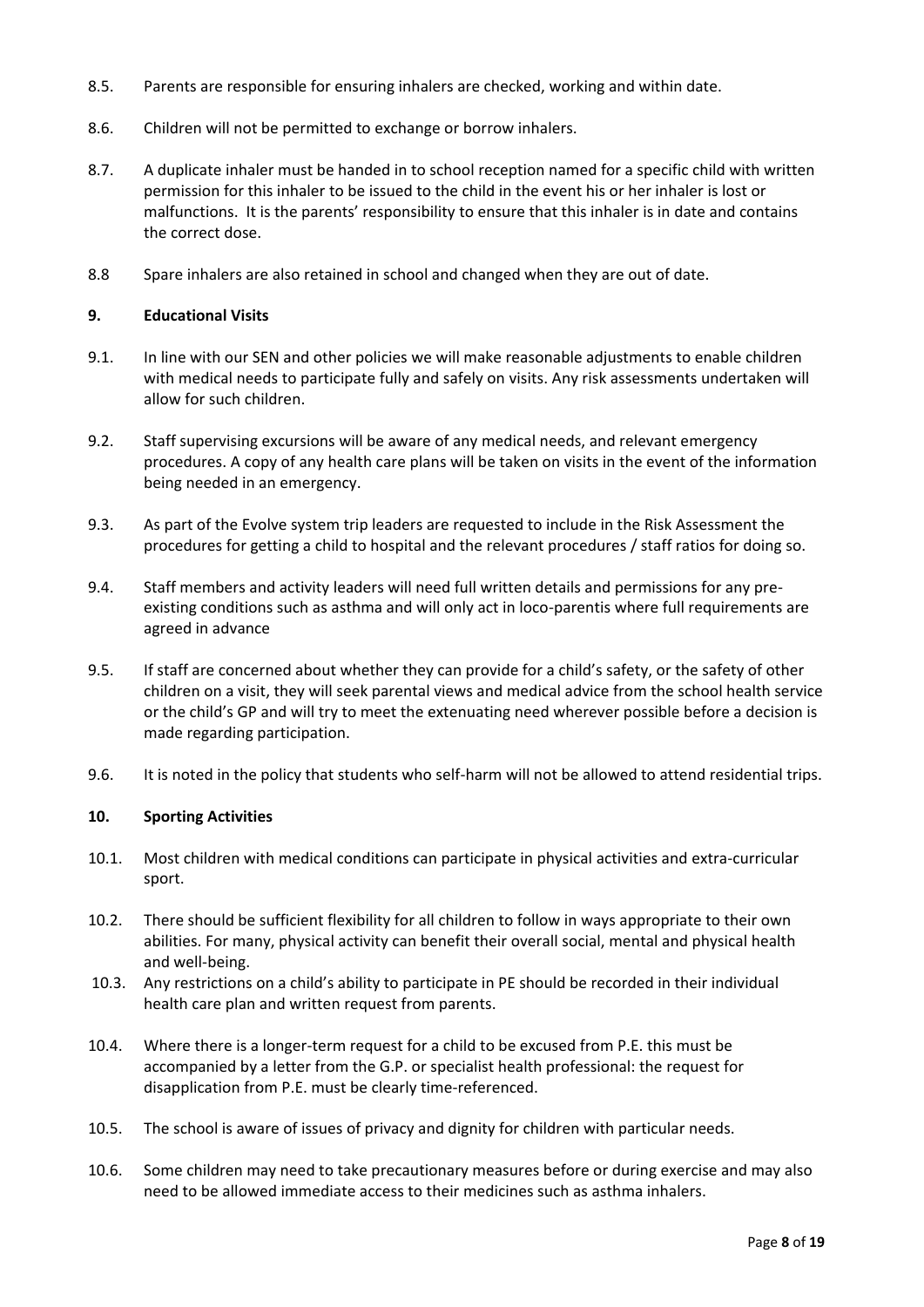#### **11. Known medical conditions**

- 11.1. A list of all children with any known medical condition will be made available to relevant staff.
- 11.2. A central register is placed in the staffroom on the medical board to ensure that all teaching staff, lunchtime supervisors and support staff have access to the information. In addition to this there is a regularly updated central record in the office in case of emergencies.
- 11.3. When supply staff are asked to cover a classroom it will be the responsibility of the member of staff showing the supply teacher to the room to highlight where the list of medical information is held.

#### **12. Emergencies**

- 12.1. Medical emergencies will be dealt with under the school's emergency procedures.
- 12.2. Where an Individual Healthcare Plan (IHCP) is in place, it should detail:
	- What constitutes an emergency
	- What to do in an emergency
- 12.3. Pupils will be informed in general terms of what to do in an emergency such as telling a teacher.
- 12.4. If a pupil needs to be taken to hospital, a member of staff will remain with the child until their parents arrive and are instructed to take all medical information with them.

#### **13. Avoiding unacceptable practice**

- 13.1. Woodfield Academy understands that the following behaviour is unacceptable:
	- 13.1.2 Assuming that pupils with the same condition require the same treatment.
	- 13.1.3 Ignoring the views of the pupil and/or their parents.
	- 13.1.4 Ignoring medical evidence or opinion.
	- 13.1.5 Sending pupils home frequently or preventing them from taking part in activities at school
	- 13.1.6 Penalising pupils with medical conditions for their attendance record where the absences relate to their condition.
	- 13.1.7 Making parents feel obliged or forcing parents to attend school to administer medication or provide medical support, including toilet issues.
	- 13.1.8 Creating barriers to children participating in school life, including school trips.
	- 13.1.9 Refusing to allow pupils to eat, drink or use the toilet when they need to in order to manage their condition.

#### **14. Insurance**

- 14.1. Staff who undertake responsibilities within this policy are covered by the school's insurance.
- 14.2. Full written insurance policy documents are available to be viewed by members of staff who are providing support to pupils with medical conditions. Those who wish to see the documents should contact the Business Manager.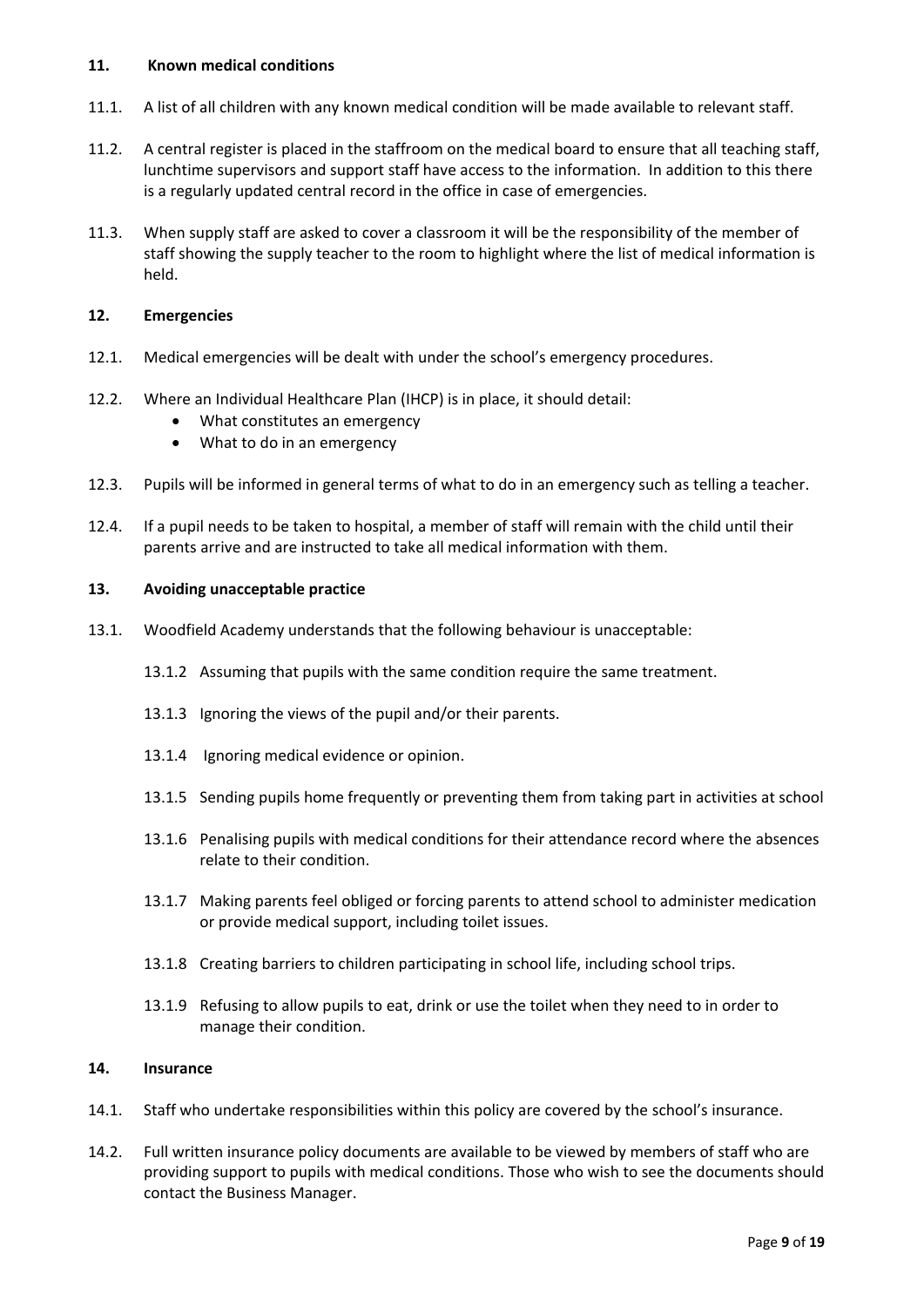#### **15. Complaints**

15.1. Should parents or pupils be dissatisfied with the support provided they should discuss their concerns directly with the school. If for whatever reason, this does not resolve the issue, they may make a complaint via the schools Complaints Policy (Parent/Carer). It may be relevant to consider whether the academy has breached the terms of its Funding Agreement or failed to comply with any other legal obligation placed on it.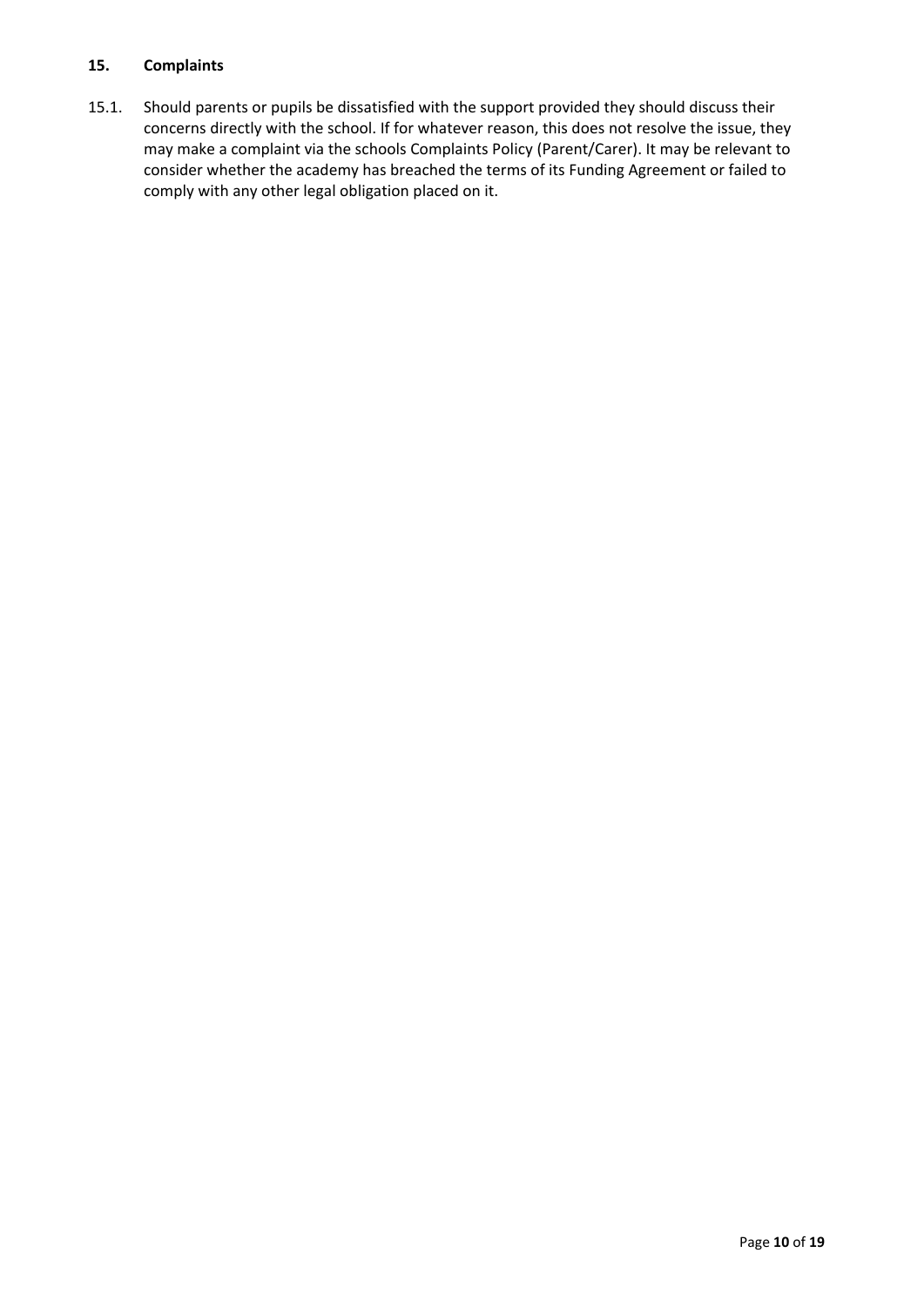# Appendix 1 - Individual healthcare plan implementation procedure

| • Parent or healthcare professional informs school that<br>child has medical condition or is due to return from<br>long-term absence, or that needs have changed.     |
|-----------------------------------------------------------------------------------------------------------------------------------------------------------------------|
|                                                                                                                                                                       |
| • SENCo / Deputy Headteacher co-ordinates meeting to<br>discuss child's medical needs and identifies member of<br>school staff who will provide support to the pupil. |
|                                                                                                                                                                       |
| • Meeting held to discuss and agree on the need for IHCP<br>to include key school staff, child, parent and relevant<br>healthcare professionals.                      |
|                                                                                                                                                                       |
| • Develop IHCP in partnership with healthcare<br>professionals and agree on who leads.                                                                                |
|                                                                                                                                                                       |
| • School staff training needs identified.                                                                                                                             |
|                                                                                                                                                                       |
| • Training delivered to staff - review date agreed.                                                                                                                   |
|                                                                                                                                                                       |
| • IHCP implemented and circulated to relevant staff.                                                                                                                  |
|                                                                                                                                                                       |
| • IHCP reviewed annually or when condition changes.<br>Parent/carer or healthcare professional to initiate. (Back<br>to $3.$ )                                        |
|                                                                                                                                                                       |
|                                                                                                                                                                       |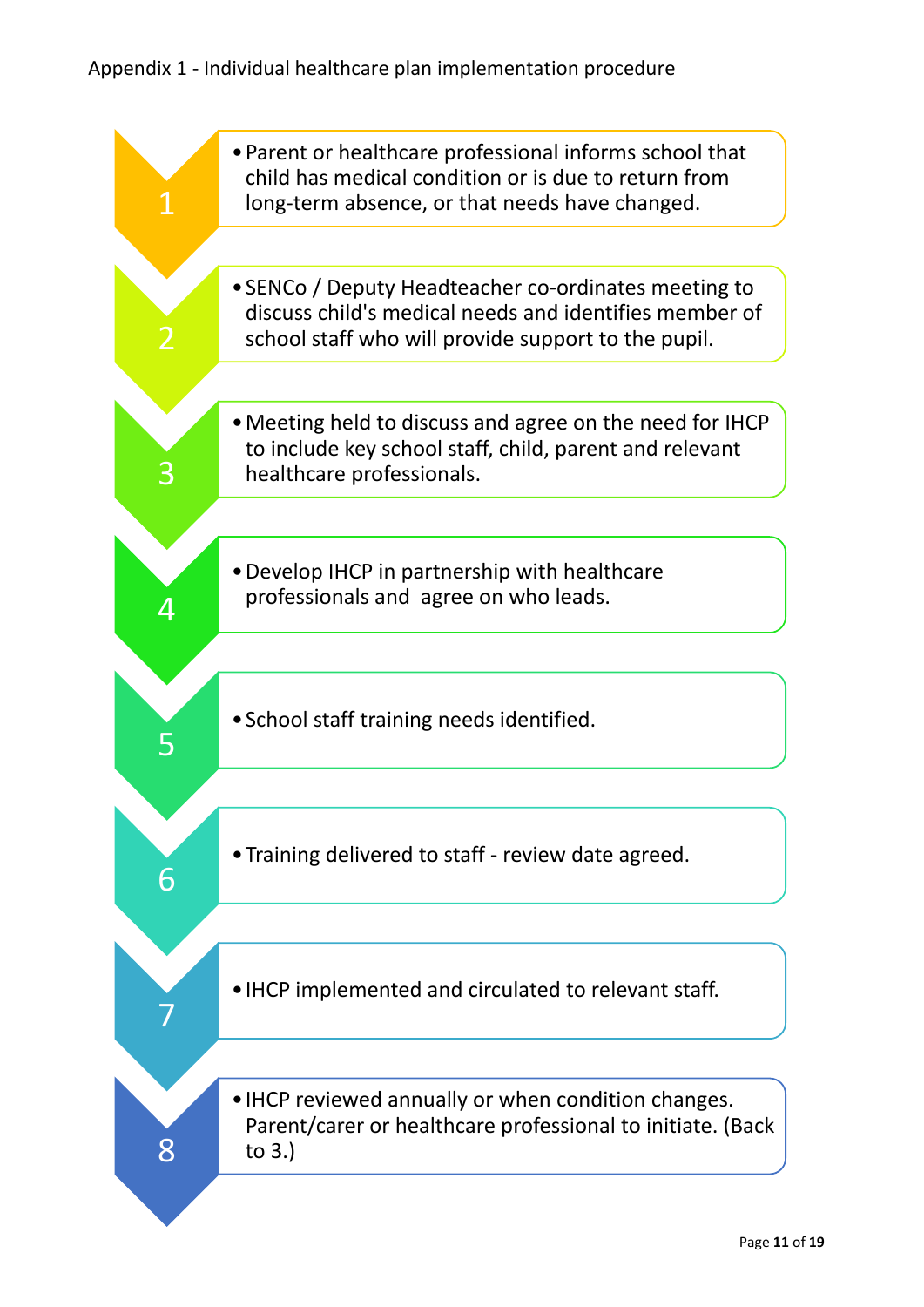| Woodfield Academy Individual Health Care Plan         |                                                                                                       |  |  |  |
|-------------------------------------------------------|-------------------------------------------------------------------------------------------------------|--|--|--|
| Child's name                                          |                                                                                                       |  |  |  |
| Tutor group                                           |                                                                                                       |  |  |  |
| Date of birth                                         |                                                                                                       |  |  |  |
| Child's address                                       |                                                                                                       |  |  |  |
| Medical diagnosis or condition                        |                                                                                                       |  |  |  |
| Date                                                  |                                                                                                       |  |  |  |
| Review date                                           |                                                                                                       |  |  |  |
| <b>Family Contact Information</b>                     |                                                                                                       |  |  |  |
| Name                                                  |                                                                                                       |  |  |  |
| Phone no. (work)                                      |                                                                                                       |  |  |  |
| (home)                                                |                                                                                                       |  |  |  |
| (mobile)                                              |                                                                                                       |  |  |  |
| Name                                                  |                                                                                                       |  |  |  |
| Relationship to child                                 |                                                                                                       |  |  |  |
| Phone no. (work)                                      |                                                                                                       |  |  |  |
| (home)                                                |                                                                                                       |  |  |  |
| (mobile)                                              |                                                                                                       |  |  |  |
| <b>Clinic/Hospital Contact</b>                        |                                                                                                       |  |  |  |
| Name                                                  |                                                                                                       |  |  |  |
| Phone no.                                             |                                                                                                       |  |  |  |
| G.P.                                                  |                                                                                                       |  |  |  |
| Name                                                  |                                                                                                       |  |  |  |
| Phone no.                                             |                                                                                                       |  |  |  |
| Who is responsible for providing support in<br>school |                                                                                                       |  |  |  |
| equipment or devices, environmental issues etc.       | Describe medical needs and give details of child's symptoms, triggers, signs, treatments, facilities, |  |  |  |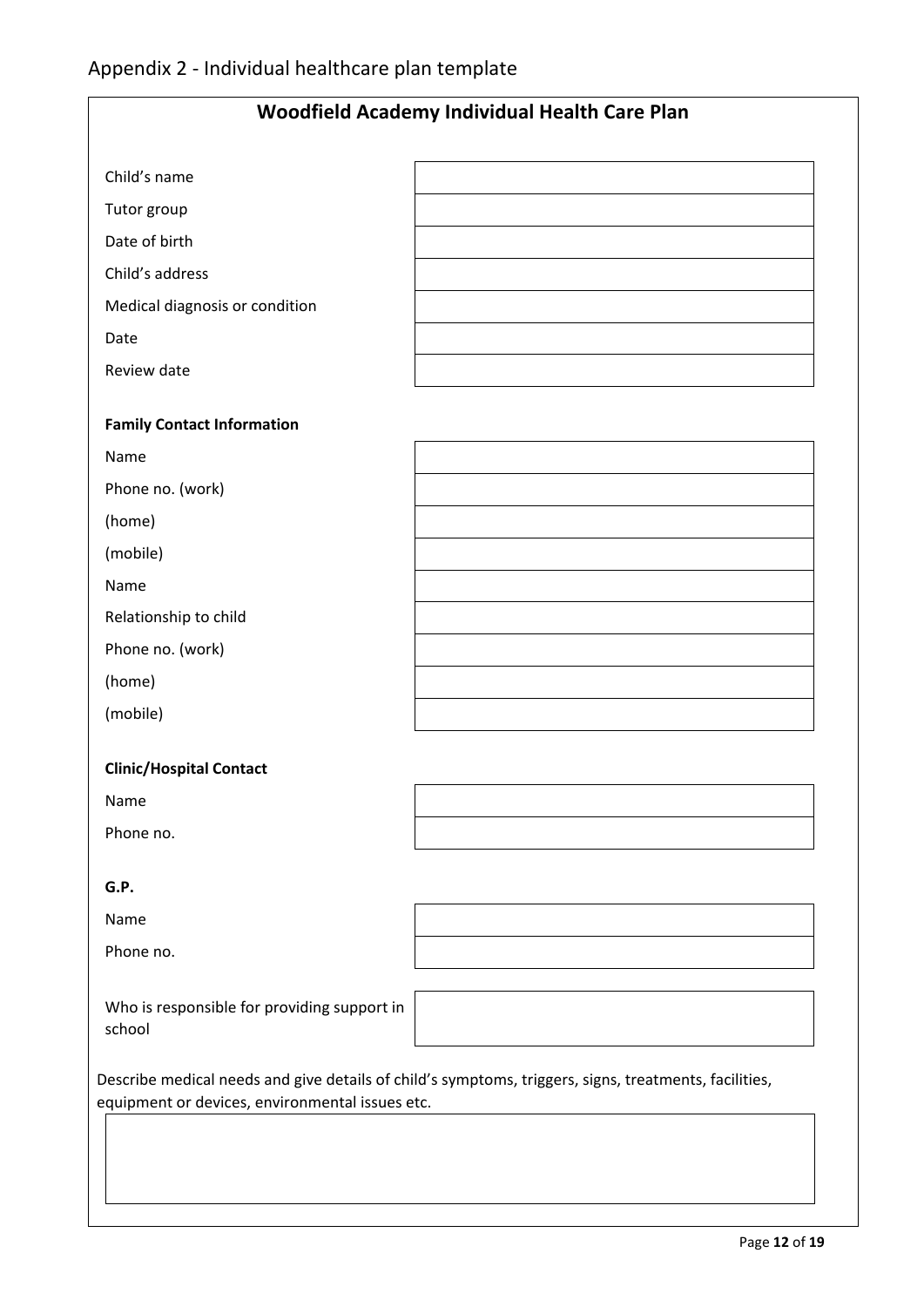Name of medication, dose, method of administration, when to be taken, side effects, contra-indications, administered by/self-administered with/without supervision.

Daily care requirements

Specific support for the pupil's educational, social and emotional needs

Arrangements for school visits/trips etc.

Other information

Describe what constitutes an emergency, and the action to take if this occurs

Who is responsible in an emergency *(state if different for off-site activities)*

Plan developed with

Staff training needed/undertaken – who, what, when

Form copied to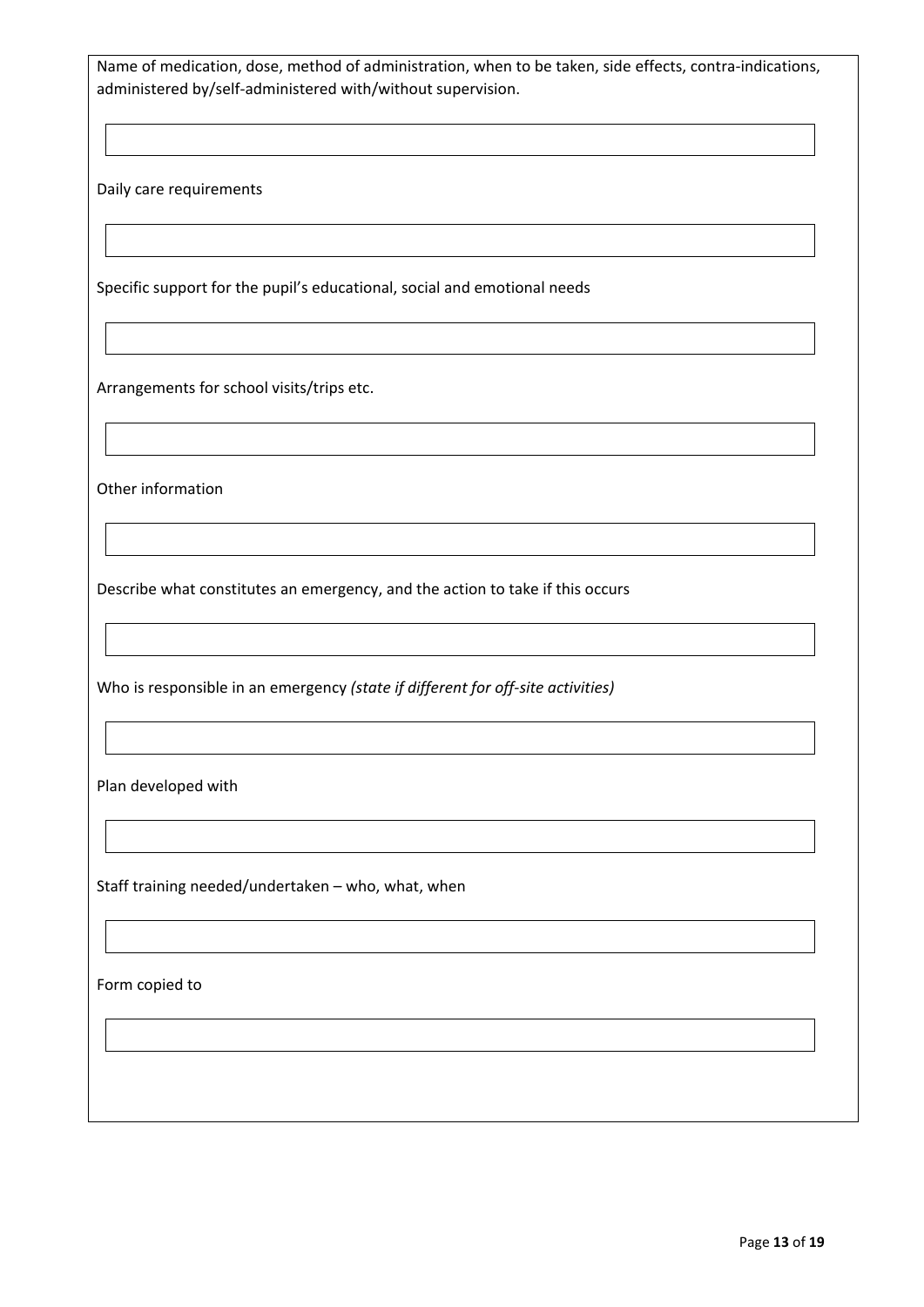## Appendix 3 - Parental agreement for a school to administer medicine template

Woodfield Academy will not give your child medicine unless you complete and sign this form.

| Date                                                                         |  |
|------------------------------------------------------------------------------|--|
| Name of child                                                                |  |
| Date of birth                                                                |  |
| Class                                                                        |  |
| Medical condition or illness                                                 |  |
| <b>Medicine</b>                                                              |  |
| Name/type of medicine<br>(as described on the container)                     |  |
| Expiry date                                                                  |  |
| Dosage and method                                                            |  |
| Timing                                                                       |  |
| Special precautions/other instructions                                       |  |
| Are there any side effects that the school/setting needs to<br>know about?   |  |
| Self-administration $-y/n$                                                   |  |
| Procedures to take in an emergency                                           |  |
|                                                                              |  |
| Name/type of medicine<br>(as described on the container)                     |  |
| Expiry date                                                                  |  |
| Dosage and method                                                            |  |
| Timing                                                                       |  |
| Special precautions/other instructions                                       |  |
| Are there any side effects that the school/setting needs to<br>know about?   |  |
| Self-administration $-y/n$                                                   |  |
| Procedures to take in an emergency                                           |  |
| NB: Medicines must be in the original container as dispensed by the pharmacy |  |
| <b>Contact Details</b>                                                       |  |
| Name                                                                         |  |
| Daytime telephone no.                                                        |  |
| Relationship to child                                                        |  |

Address

I understand that I must deliver the medicine personally to [agreed member of staff]

The above information is, to the best of my knowledge, accurate at the time of writing and I give consent to school staff administering medicine in accordance with the school policy. I will inform the school immediately, in writing, if there is any change in dosage or frequency of the medication or if the medicine is stopped. I will ensure any expired medicine is collected, disposed of and replaced.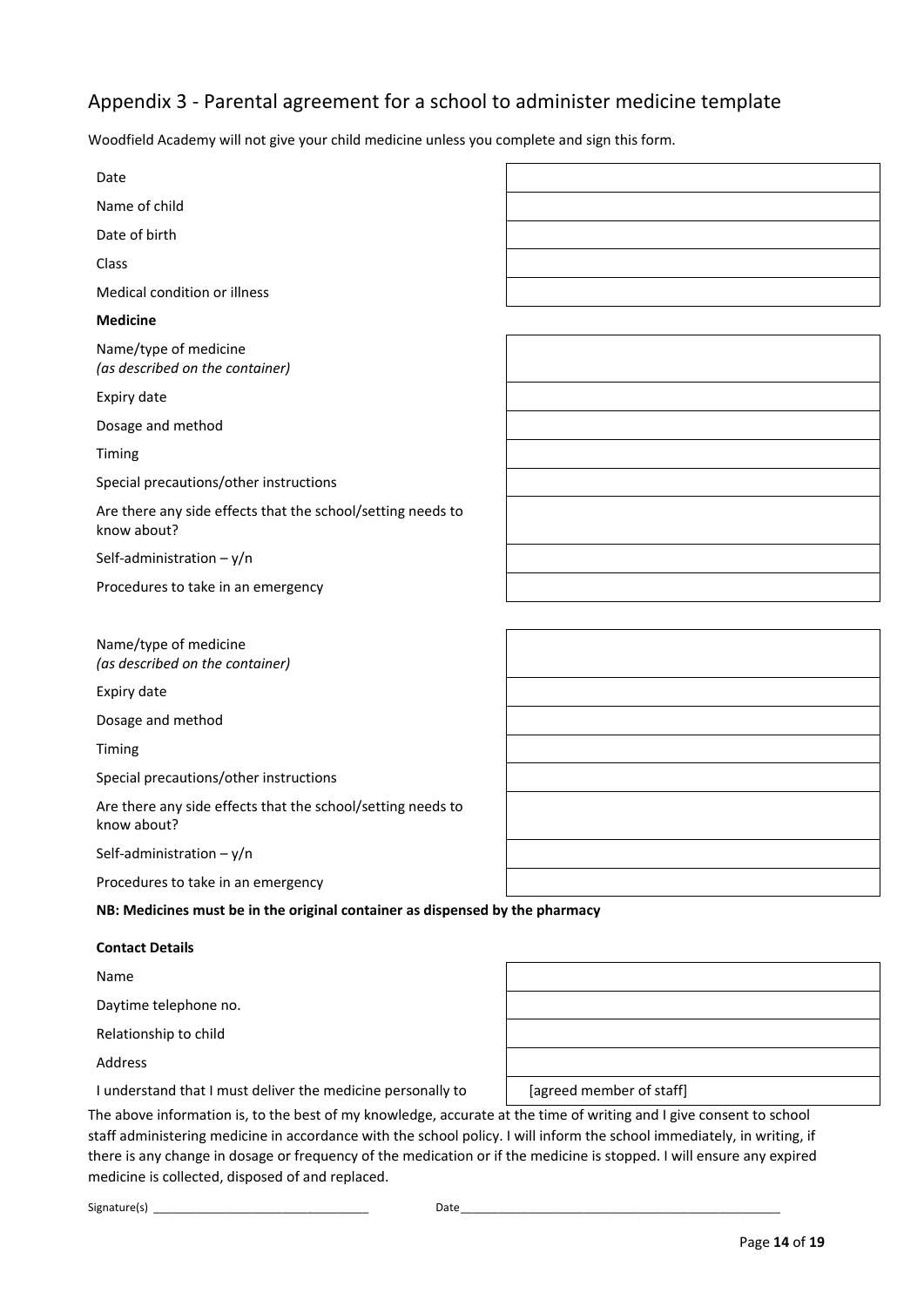Appendix 4 - Record of medicine administered to an individual child template

## **Woodfield Academy record of medicine administered to an individual child**

| Name of child                    |  |
|----------------------------------|--|
| Date medicine provided by parent |  |
| Tutor group                      |  |
| Quantity received                |  |
| Name and strength of medicine    |  |
| Expiry date                      |  |
| Quantity returned                |  |
| Dose and frequency of medicine   |  |
|                                  |  |

Staff signature \_\_\_\_\_\_\_\_\_\_\_\_\_\_\_\_\_\_\_\_\_\_\_\_\_\_\_\_

Signature of parent \_\_\_\_\_\_\_\_\_\_\_\_\_\_\_\_\_\_\_\_\_\_\_\_\_\_\_\_

| Date                    |  |  |
|-------------------------|--|--|
| Time given              |  |  |
| Dose given              |  |  |
| Name of member of staff |  |  |
| Staff initials          |  |  |
|                         |  |  |

| Date                    |  |  |
|-------------------------|--|--|
| Time given              |  |  |
| Dose given              |  |  |
| Name of member of staff |  |  |
| Staff initials          |  |  |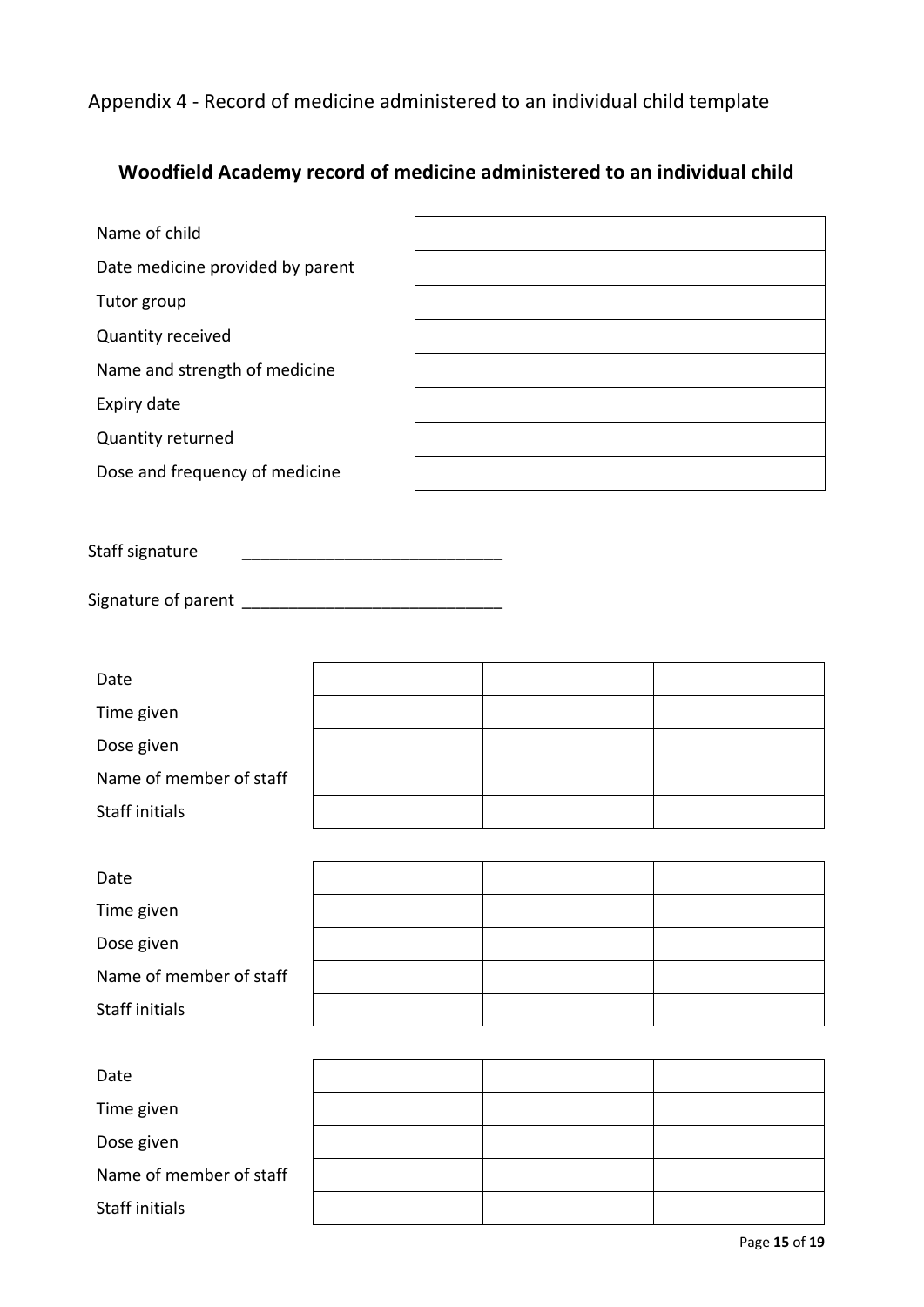| Date                    |  |  |
|-------------------------|--|--|
| Time given              |  |  |
| Dose given              |  |  |
| Name of member of staff |  |  |
| Staff initials          |  |  |
|                         |  |  |
| Date                    |  |  |
| Time given              |  |  |
| Dose given              |  |  |
| Name of member of staff |  |  |
| Staff initials          |  |  |
|                         |  |  |
| Date                    |  |  |
| Time given              |  |  |
| Dose given              |  |  |
| Name of member of staff |  |  |
| Staff initials          |  |  |
|                         |  |  |
| Date                    |  |  |
| Time given              |  |  |
| Dose given              |  |  |
| Name of member of staff |  |  |
| Staff initials          |  |  |
|                         |  |  |
| Date                    |  |  |
| Time given              |  |  |
| Dose given              |  |  |
| Name of member of staff |  |  |
| <b>Staff initials</b>   |  |  |
|                         |  |  |
| Date                    |  |  |
| Time given              |  |  |
| Dose given              |  |  |
| Name of member of staff |  |  |
| Staff initials          |  |  |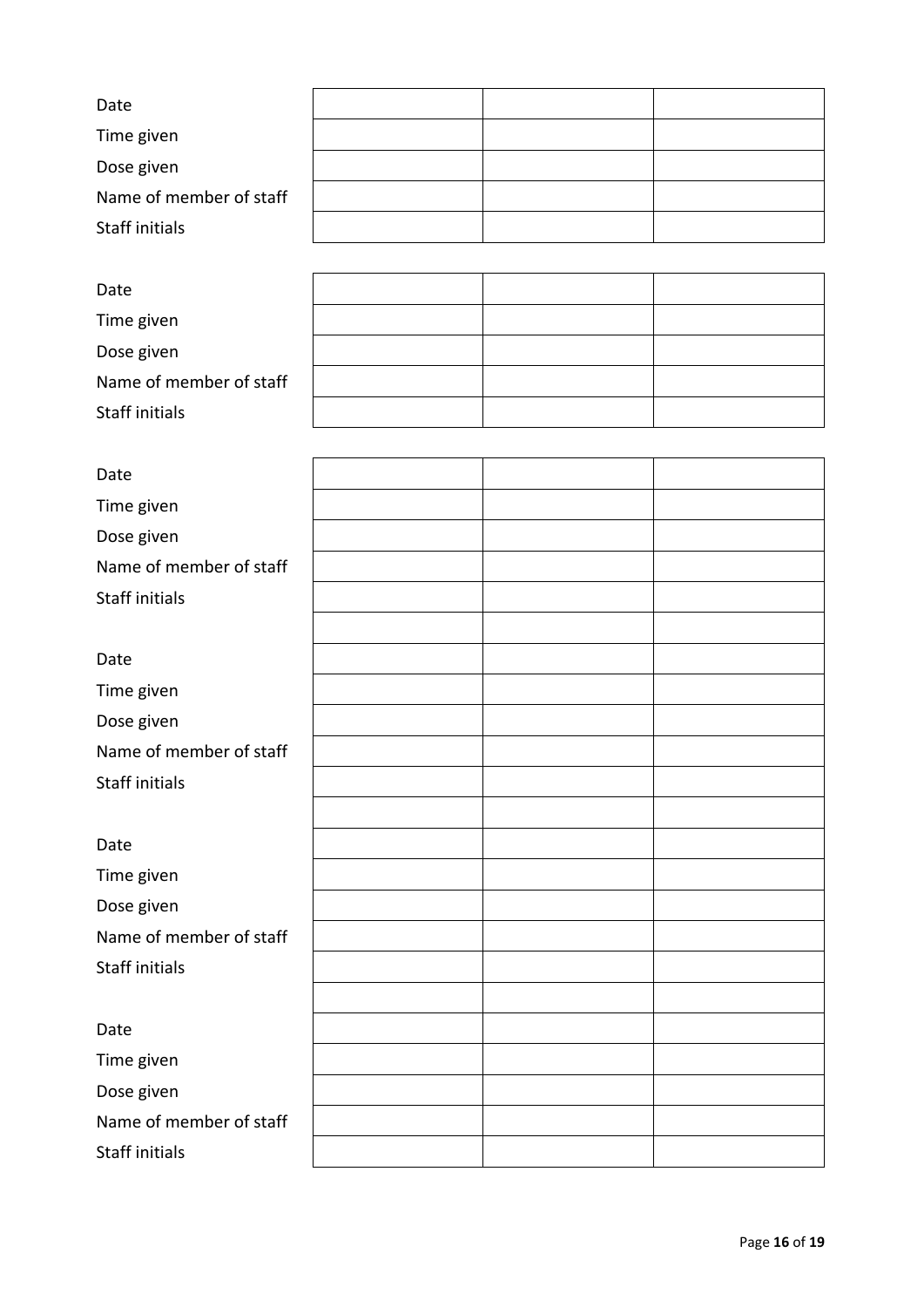## Appendix 5 - Record of medicine administered to all children

| Woodfield Academy |              |      |                     |            |               |                       |            |
|-------------------|--------------|------|---------------------|------------|---------------|-----------------------|------------|
| Date              | Child's name | Time | Name of<br>medicine | Dose given | Any reactions | Signature<br>of staff | Print name |
|                   |              |      |                     |            |               |                       |            |
|                   |              |      |                     |            |               |                       |            |
|                   |              |      |                     |            |               |                       |            |
|                   |              |      |                     |            |               |                       |            |
|                   |              |      |                     |            |               |                       |            |
|                   |              |      |                     |            |               |                       |            |
|                   |              |      |                     |            |               |                       |            |
|                   |              |      |                     |            |               |                       |            |
|                   |              |      |                     |            |               |                       |            |
|                   |              |      |                     |            |               |                       |            |
|                   |              |      |                     |            |               |                       |            |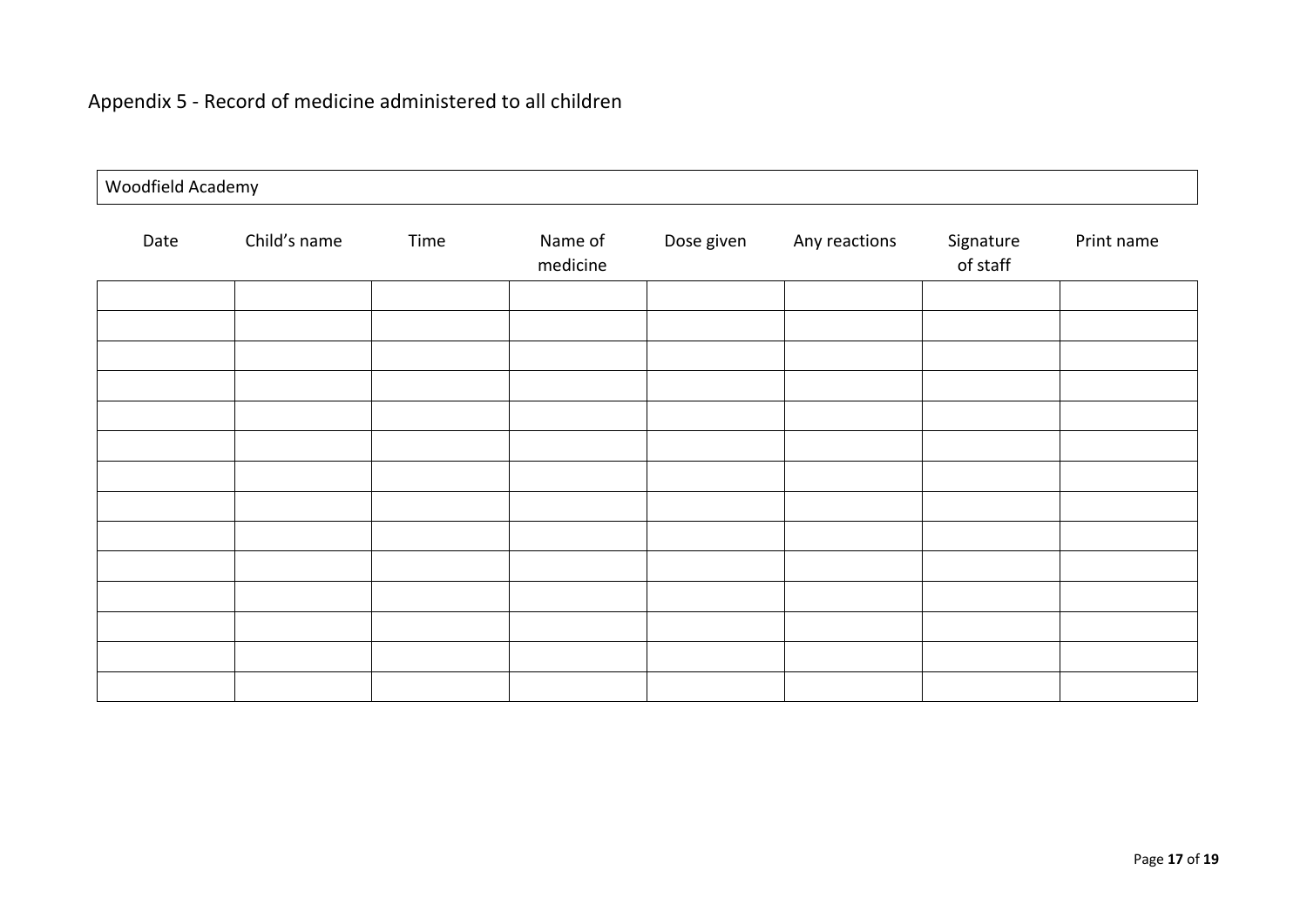### Appendix 6 - Contacting emergency services

### **Request an ambulance - dial 999, ask for an ambulance and be ready with the information below.**

#### **Speak clearly and slowly and be ready to repeat information if asked.**

- Your telephone number **01527 527081**
- Your name.
- Your location as follows: **Woodfield Academy, Studley Road, Redditch, Worcestershire, B98 7HH**
- The exact location of the patient within the school.
- The name of the child and a brief description of their symptoms.
- The best entrance to use and state that the crew will be met and taken to the patient.

Put a completed copy of this form by the phone.